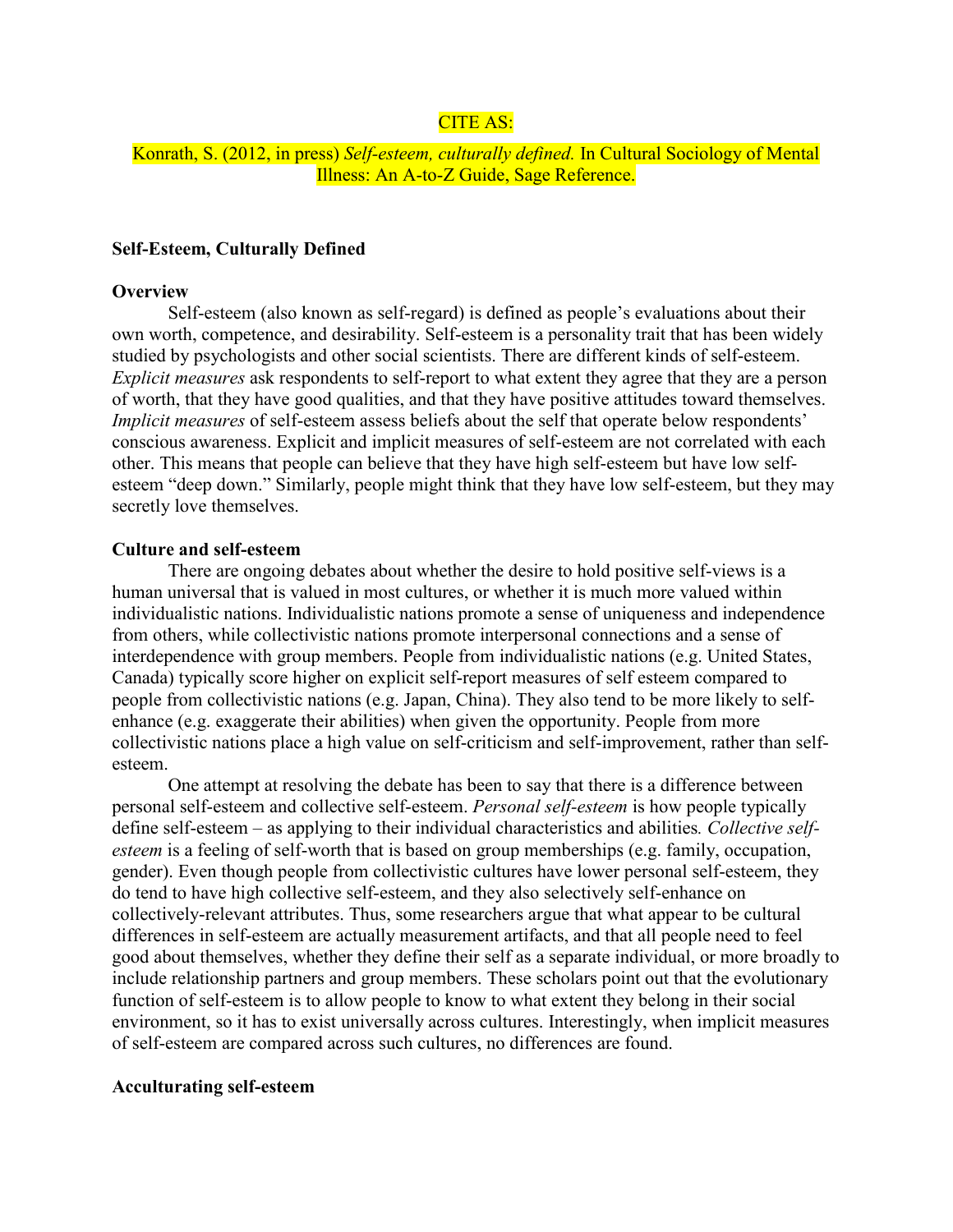Several studies have found that immigrants who have lived in Western individualistic nations for longer have higher self-esteem levels. Longitudinal studies that track individual immigrants over time find that their self-esteem levels rise after living in Western individualistic nations for as little as 1 year, and that this rise is associated with levels of acculturation. In other words, the more people internalize their new culture's norms and values, the more their selfesteem grows. In addition, immigrants to Western individualistic nations who primarily speak the language of their new homeland have higher self-esteem than immigrants who primarily speak in their original language. Taken together, such studies suggest that it is possible for selfesteem to rapidly change within certain cultural contexts.

### **Debates about the value of self-esteem**

Self-esteem is typically seen as a sign of robust mental health, but there are debates about its value, even with individualistic cultures. Even though the term "self-esteem" is relatively new, philosophers have long debated the relative merits of loving oneself. For example, Aristotle weighed in on whether self-love and selfishness were synonymous, and concluded that self-love could be a virtue or a vice. The New Testament writers seemed aware of the human tendency to prioritize the self, and commanded people to "love thy neighbor as thyself" (Mark 12:31).

 The modern *self-esteem movement* began in earnest 1969 when psychotherapist Nathaniel Branden published, "The Psychology of Self-Esteem." Boosting self-esteem was viewed as a panacea for all personal and social ill:"I cannot think of a single psychological problem—from anxiety and depression, to fear of intimacy or of success, to spouse battery or child molestation—that is not traceable to the problem of low self-esteem" (Branden, 1984, p.12). Branden's ideas caught on quickly, and soon became implemented in the American educational system.

 There are indeed a number of documented benefits associated with high self-esteem. People with high self-esteem have better psychological health; they have lower depression and anxiety, and also report higher life satisfaction. However, there are also negative connotations of high self-esteem (e.g. vanity, egotism, arrogance, narcissism), which is precisely why more collectivistic cultures discourage it. High self-esteem has been linked with defensiveness, prejudice, aggression, and over-optimistic task persistence. In addition, in some cases unrealistically positive views of the self (i.e. grandiosity, delusions) can signal mental illness. Some researchers see high self-control and high other-regard as more prototypical of mentally healthy people, regardless of cultural background.

 Whether one values self-esteem or not, it is interesting to note that there have been increases in explicit measures of self-esteem in American culture from the 1960s to the present. Research that examines such changes in collectivistic cultures is needed.

## **Sara Konrath**

*University of Michigan University of Rochester Medical Center* 

**See Also:** Acculturation Grandiosity Self Help